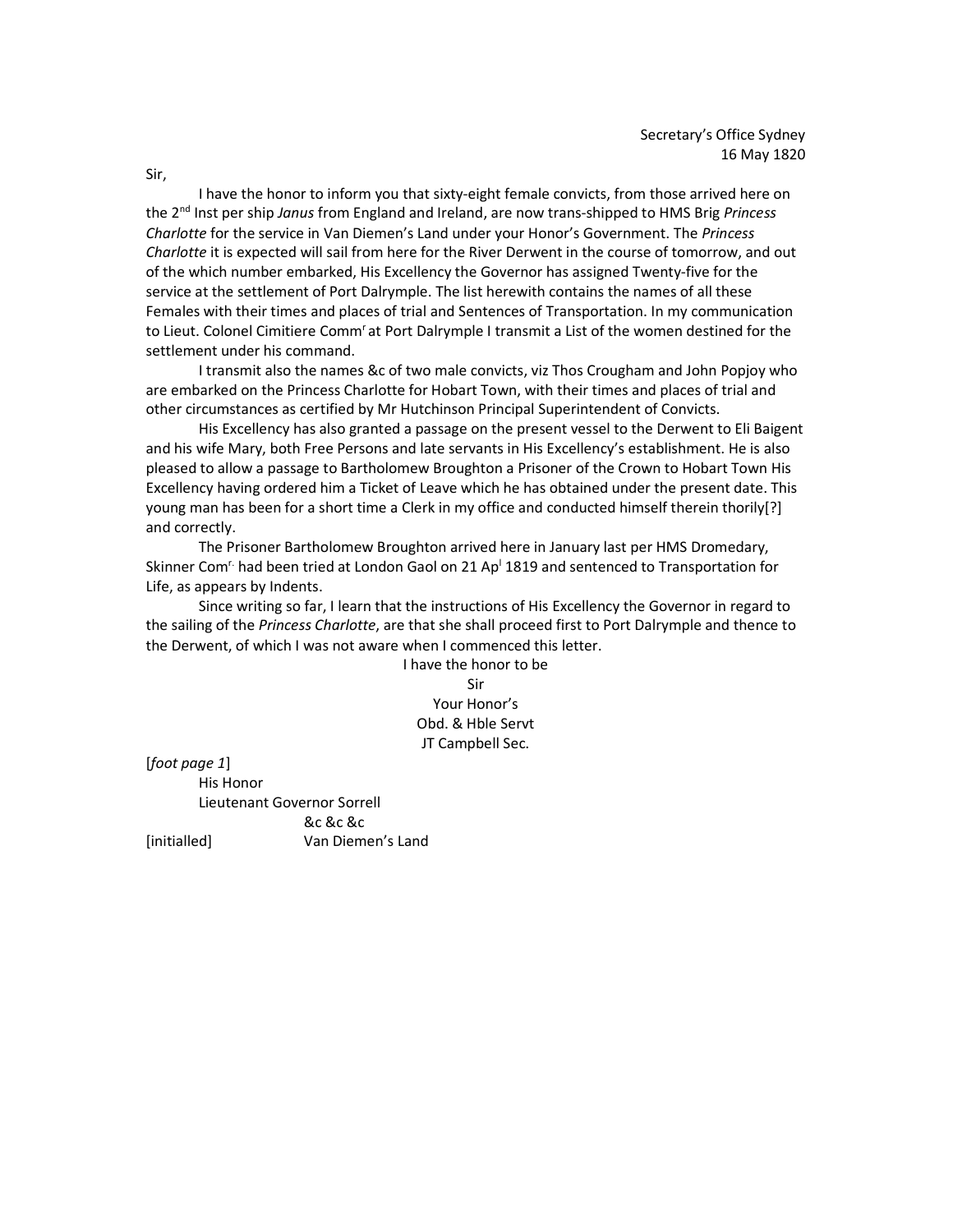## List of 68 Female Convicts transhipped from Ship "Janus" to HMS Brig Princess Charlotte for the Public Service in V.D.Land of whom 43 are to be landed at Hobart Town and 25 at Port Dalrymple Sydney 16<sup>th</sup> May 1820

| No             | Name                       | Age | <b>Trade or Calling</b>                | Tried                     |                   | Sentence       |
|----------------|----------------------------|-----|----------------------------------------|---------------------------|-------------------|----------------|
|                |                            |     |                                        | Where                     | When              |                |
| $\mathbf{1}$   | Johanna Lynch              | 22  | Country servt                          | Co Waterford              | Lent 1819         | Seven years    |
| $\overline{2}$ | Ann Kilreaghel             | 30  | D°                                     | Co Sligo                  | Do 1818           | Life           |
| 3              | Jane Turner                | 21  | <b>Town Servt</b>                      | Lym Norfolk               | April 1819        | Seven years    |
| 4              | Emma Reid                  | 32  | Country Servt<br>$\mathcal{F}$         | Hull                      | <b>July 1819</b>  | Seven years    |
|                | 186/251                    |     | & dairy woman                          |                           |                   |                |
| 5              | Sarah Stathers             | 27  | <b>Town Servt</b>                      | $D^{\circ}$               | $D^{\circ}$       | Seven years    |
|                | 1826/250                   |     |                                        |                           |                   |                |
| 6              | Eliza Sidwell              | 45  | $D^{\circ}$                            | Nº Yarmouth               | April 1819        | Seven years    |
| $\overline{7}$ | 1826/235                   | 39  | Maidstone                              |                           | <b>March 1819</b> | Life           |
|                | Elizh Waddell<br>No 380    |     |                                        |                           |                   |                |
| 8              | Mary Funnell               | 51  | Needleworker                           | <b>Horsham</b>            | August 1819       | Life           |
|                |                            |     | [pencilled above:                      |                           |                   |                |
|                |                            |     | housemaid but her                      |                           |                   |                |
|                |                            |     | work decent]                           |                           |                   |                |
| 9              | Sophia Stratford           | 22  | Surrey                                 |                           | October           | Seven years    |
|                |                            |     |                                        |                           | 1818              |                |
| 10             | Eliza Bush                 | 23  | Country Servt                          | London                    | April 1819        | Fourteen years |
| $\mathbf{1}$   | Julia George               | 19  | Housemaid                              | $\mathsf{D}^{\mathsf{o}}$ | $D^{\circ}$       | Fourteen years |
| $\overline{2}$ | Mary Deal                  | 21  | <b>Town Servant</b><br>$\mathcal{F}$   | D°                        | Novr 1819         | Fourteen years |
|                | 1833/242                   |     | blind of right eye                     |                           |                   |                |
| 3              | Mary Ann Davis/1           | 24  | Lint maker                             | $D^{\circ}$               | Sept 1819         | Seven years    |
|                | child 1826/268             |     |                                        |                           |                   |                |
| 4              | Mary Green                 | 20  | Housemaid [pencilled                   | D°                        | April 1819        | Seven years    |
| 5              |                            | 24  | above: decent]<br>D°                   | $D^{\circ}$               |                   |                |
|                | Mary Ann Furze<br>1829/280 |     |                                        |                           | June 1819         | Seven years    |
| 6              | Elizh Rose                 | 24  | Maid of all work                       | D°                        | April 1819        | Fourteen years |
| $\overline{7}$ | Elizh Davis                | 23  | Servant [pencilled                     | D°                        | May 1819          | Seven years    |
|                |                            |     | above: decent]                         |                           |                   |                |
| 8              | Sarah King                 | 45  | Mantria Makr                           | $D^{\circ}$               | <b>July 1819</b>  | Life           |
|                | No 489                     |     |                                        |                           |                   |                |
| 9              | Mary or Margt              | 40  | Country Servt                          | Co W Meath                | Lent 1819         | Seven years    |
|                | Kennedy 1826/42            |     |                                        |                           |                   |                |
| 20             | Louisa Anderson            | 24  | Cork                                   | London                    | <b>April 1819</b> | Seven years    |
| $\mathbf{1}$   | Jane Osborne               | 27  | Servant                                | D°                        | June 1819         | Seven years    |
| 22             | Mary Regan                 | 28  | Kitchenmaid                            | $D^{\circ}$               | <b>July 1819</b>  | Seven years    |
| 23             | Sarah Colling              | 32  | Under Laundry maid                     | London                    | April 1819        | Life           |
|                |                            |     | [pencilled above:                      |                           |                   |                |
|                |                            |     | decent]                                |                           |                   |                |
| 4              | Ann Bates                  | 22  | Housemaid [pencilled<br>above: decent] | D°                        | Octr 1819         | Life           |
| 5              | Maria Smith                | 24  | Needleworker                           | $\mathsf{D}^{\mathsf{o}}$ | April 1819        | Seven years    |
| 6              | Sophia Marston             | 32  | Housemaid                              | Warwick                   | March 1819        | Seven years    |
| 7              | Elizh Ashby                | 39  | Shoe Binder<br>$\mathcal{E}$           | $D^{\circ}$               | March 1819        | Fourteen years |
|                |                            |     | Left Eye Blind                         |                           |                   |                |
| 8              | <b>Eleanor Torney</b>      | 27  | Mantria maker                          | $D^{\circ}$               | Augt 1819         | Fourteen years |
| 9              | Elizh Lovett               | 24  | House Servt                            | $\mathsf{D}^{\mathsf{o}}$ | March 1819        | Seven years    |

For Hobart Town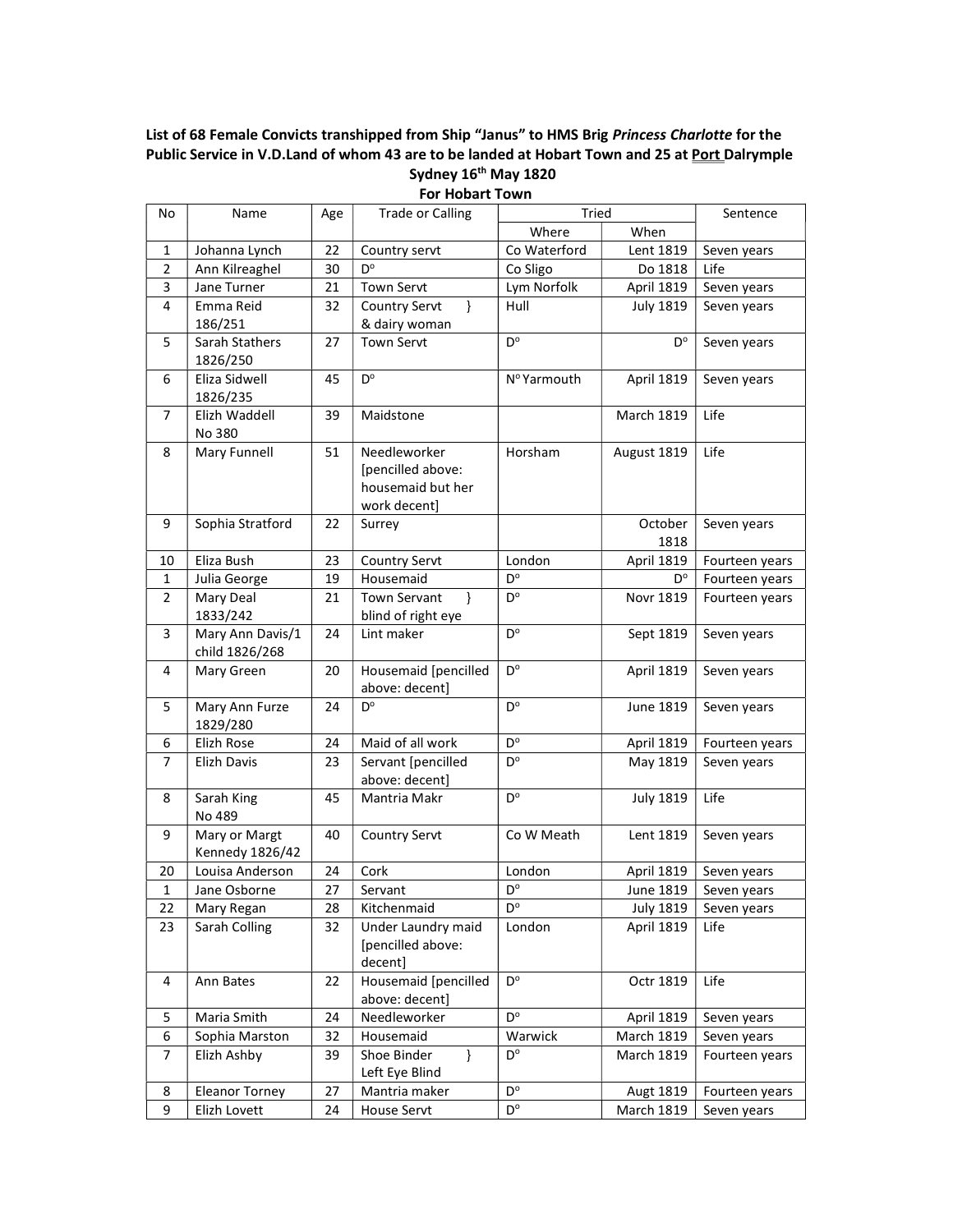| 30                        | Ann Edwards *                                                         | 21 | D°                                          | D°            | Jany 1819               | Seven years    |
|---------------------------|-----------------------------------------------------------------------|----|---------------------------------------------|---------------|-------------------------|----------------|
| $\mathbf{1}$              | Ann Mayall                                                            | 25 | Servant                                     | Lancaster     | Mar 1818                | Life           |
| $\overline{2}$            | Maria Gawlett<br>[pencilled above:<br>Pawlett]<br>1825/279            | 19 | House servt                                 | Manchester    | October1818             | Seven years    |
| 3                         | Ellen Conelly *                                                       | 20 | Milliner & dress }<br>maker                 | Liverpool     | Decem <sup>r</sup> 1818 | Seven years    |
| 4                         | Elizh Cooke<br>1828/45                                                | 34 | Cotton Weaver                               | Manchester    | Jany 1818               | Seven years    |
| 5                         | <b>Ellen Barrett</b><br>1853/61                                       | 30 | Housemaid                                   | Lancaster     | <b>March 1819</b>       | Fourteen years |
| 6                         | Ellen Carr                                                            | 29 | D°                                          | D°            | <b>March 1819</b>       | Fourteen years |
| $\overline{7}$            | Sop <sup>a</sup> Nightingale<br>1826/108                              | 30 | D°                                          | Liverpool     | Apl 1819                | Seven years    |
| 8                         | Mary Blake                                                            | 23 | Housemaid<br>[pencilled: decent]            | Dublin        | <b>March 1819</b>       | Seven years    |
| 9                         | Alice Harrison<br>1833/39                                             | 34 | Butcher's wife                              | Warwick       | <b>March 1819</b>       | Fourteen years |
| 40                        | Sarah Freeman                                                         | 39 | Laundry md                                  | London        | <b>July 1819</b>        | Seven years    |
| $\mathbf{1}$              | Alice Davey or<br>Deary [Free<br>pardon 4 Oct<br>$1821 - illegible$ ] | 24 | Country servt                               | Louth         | <b>April 1819</b>       | Seven years    |
| $\overline{2}$            | Mary Huks?<br>1826/213                                                | 40 | Town Servt &<br>$\mathcal{E}$<br>plain cook | Oxford        | June 1819               | Seven years    |
| 3                         | Ann Maxwell<br>1826/125                                               | 34 | Servant                                     | Carrickfergus | <b>March 1819</b>       | Seven years    |
| <b>For Port Dalrymple</b> |                                                                       |    |                                             |               |                         |                |

## No Name Age Trade or Calling Tried Sentence **of the contract of the contract of the contract of the contract of the contract of the contract of the contract** 1 | Isabella McKenna 1826/67 29 | House servant | Carrickfergus | March 1819 | Seven years 2 | Mary Armstrong | 35 | Country service |  $D^{\circ}$  $D^{\circ}$  Seven years 3 | Honora Joyce | 50 | Farm Service | Co Clare | D<sup>o</sup> | Seven years 4 Judith Driscoll 1825/244  $30$  D<sup>o</sup> Co Cork | Summer 1818 Seven years 5 | Mary ?Orbite | 30 | Servant | D<sup>o</sup>  $D^{\circ}$  Seven years 6 | Honora Leary | 20 | Country service | Co Cork | Summer 1818 Seven years 7 | Rose McKillan | 25 | D<sup>o</sup> Donegal  $D^{\circ}$  Seven years 8 Ann Fitzgerald 1825/64 26 Servant Down Patrick Lent 1819 Seven years 9 | Susan Green | 30 | Kitchen Servt | D<sup>o</sup>  $D^{\circ}$  Seven years 10 Elizabeth Hamilton 1826/74  $30$  Servant D D D D<sup>o</sup> Seven years 1 | Cathn Hinds 1826/65 40 | Thorough Servt | Co Dublin | March 1819 | Seven years 2 Jane Farrell or Armstrong} 19 Housemaid D°  $D^{\circ}$  Seven years 3 Mary Moore 38 House Keeper D°  $D^{\circ}$  Seven years 4 | Margt Dillan | 44 | Ribbon Weaver |  $D^{\circ}$  $D^{\circ}$  Seven years 5 Ann Kennedy (1 child) 21 | House & dairy md | Longford | April 1819 | Seven years 6 | Mary Doyle | 30 | Thorough Servt | Co Dublin | Octr 1819 | Seven years